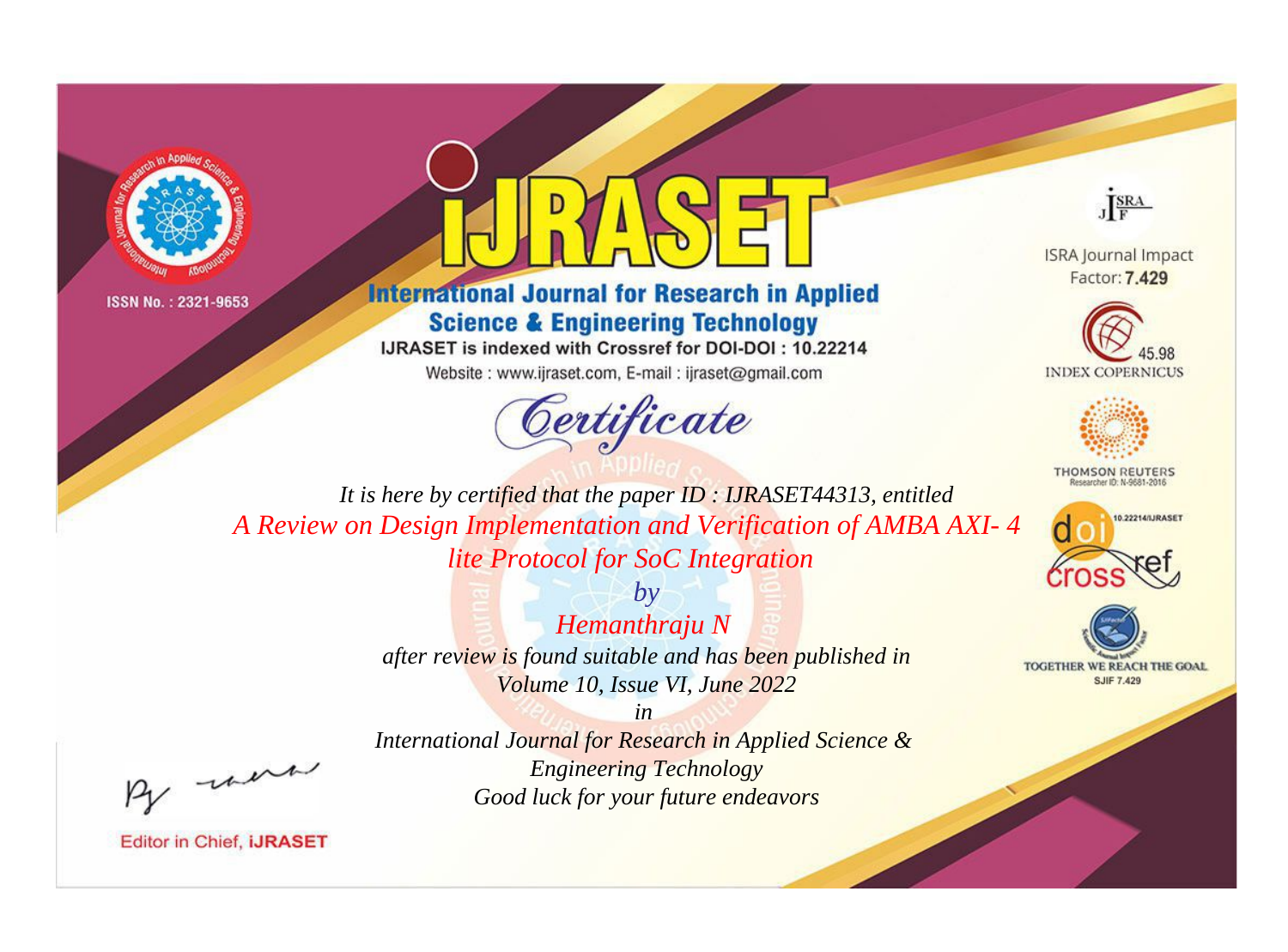



## **International Journal for Research in Applied Science & Engineering Technology**

IJRASET is indexed with Crossref for DOI-DOI: 10.22214

Website: www.ijraset.com, E-mail: ijraset@gmail.com



JERA

**ISRA Journal Impact** Factor: 7.429





**THOMSON REUTERS** 



TOGETHER WE REACH THE GOAL **SJIF 7.429** 

It is here by certified that the paper ID: IJRASET44313, entitled A Review on Design Implementation and Verification of AMBA AXI-4 lite Protocol for SoC Integration

> Prakruthi R after review is found suitable and has been published in Volume 10, Issue VI, June 2022

 $b\nu$ 

were

International Journal for Research in Applied Science & **Engineering Technology** Good luck for your future endeavors

 $in$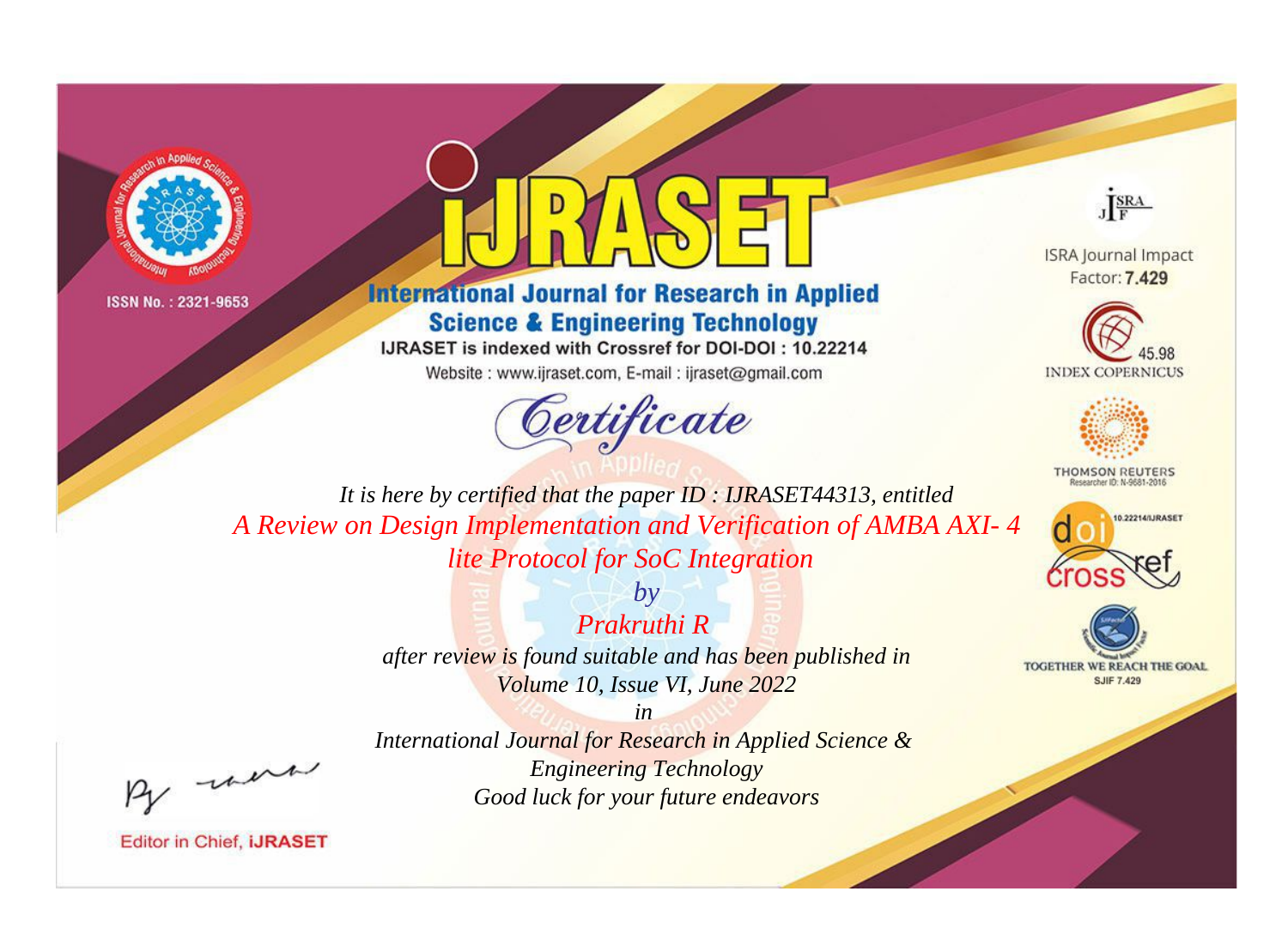



**International Journal for Research in Applied Science & Engineering Technology** 

IJRASET is indexed with Crossref for DOI-DOI: 10.22214

Website: www.ijraset.com, E-mail: ijraset@gmail.com



JERA

**ISRA Journal Impact** Factor: 7.429





**THOMSON REUTERS** 



TOGETHER WE REACH THE GOAL **SJIF 7.429** 

It is here by certified that the paper ID: IJRASET44313, entitled A Review on Design Implementation and Verification of AMBA AXI-4 lite Protocol for SoC Integration

> $b\nu$ A Keerthi Sagar after review is found suitable and has been published in Volume 10, Issue VI, June 2022

were

International Journal for Research in Applied Science & **Engineering Technology** Good luck for your future endeavors

 $in$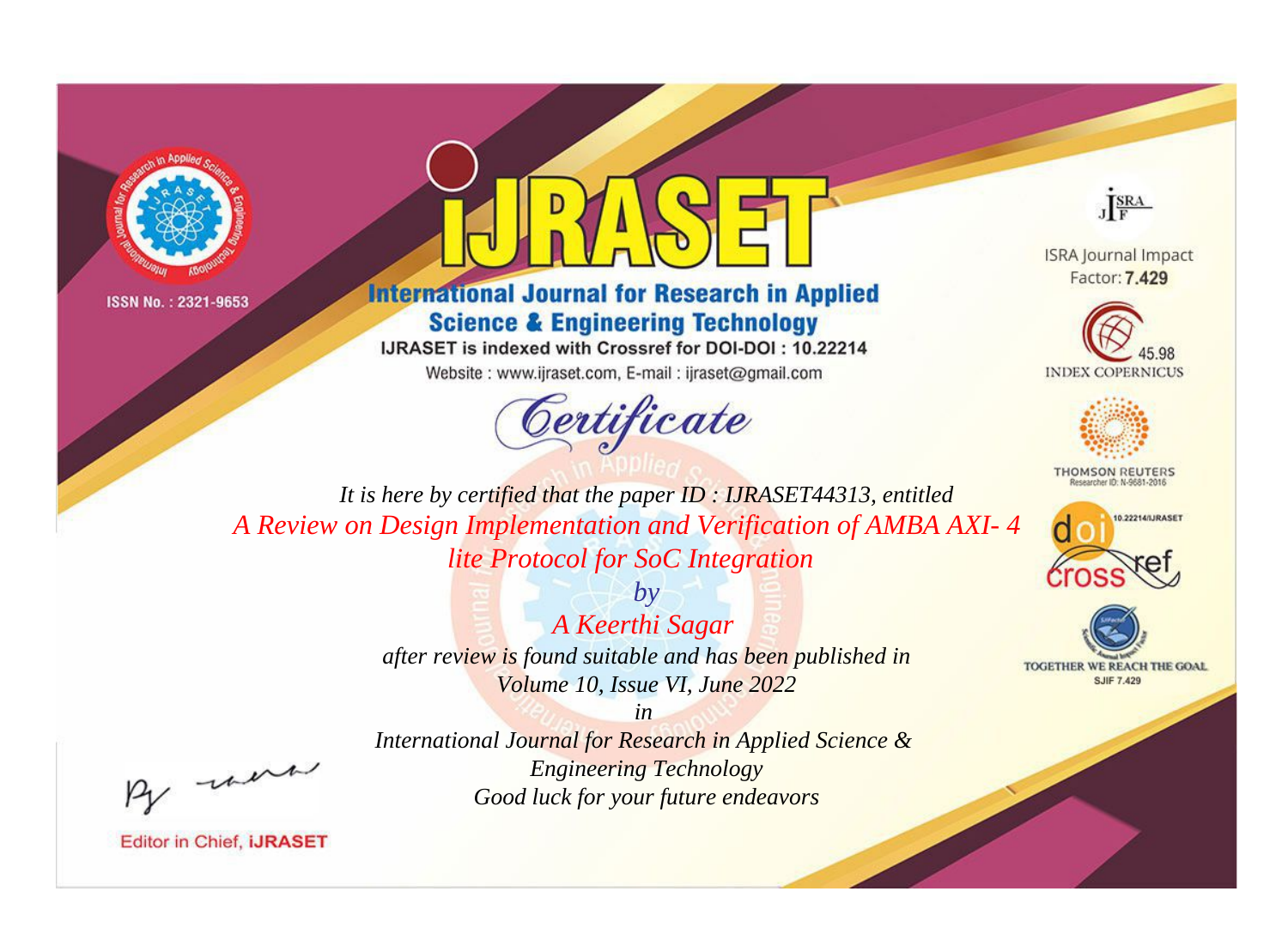



**International Journal for Research in Applied Science & Engineering Technology** 

IJRASET is indexed with Crossref for DOI-DOI: 10.22214

Website: www.ijraset.com, E-mail: ijraset@gmail.com



JERA

**ISRA Journal Impact** Factor: 7.429





**THOMSON REUTERS** 



TOGETHER WE REACH THE GOAL **SJIF 7.429** 

It is here by certified that the paper ID: IJRASET44313, entitled A Review on Design Implementation and Verification of AMBA AXI-4 lite Protocol for SoC Integration

> Nimisha D after review is found suitable and has been published in Volume 10, Issue VI, June 2022

 $b\nu$ 

were

International Journal for Research in Applied Science & **Engineering Technology** Good luck for your future endeavors

 $in$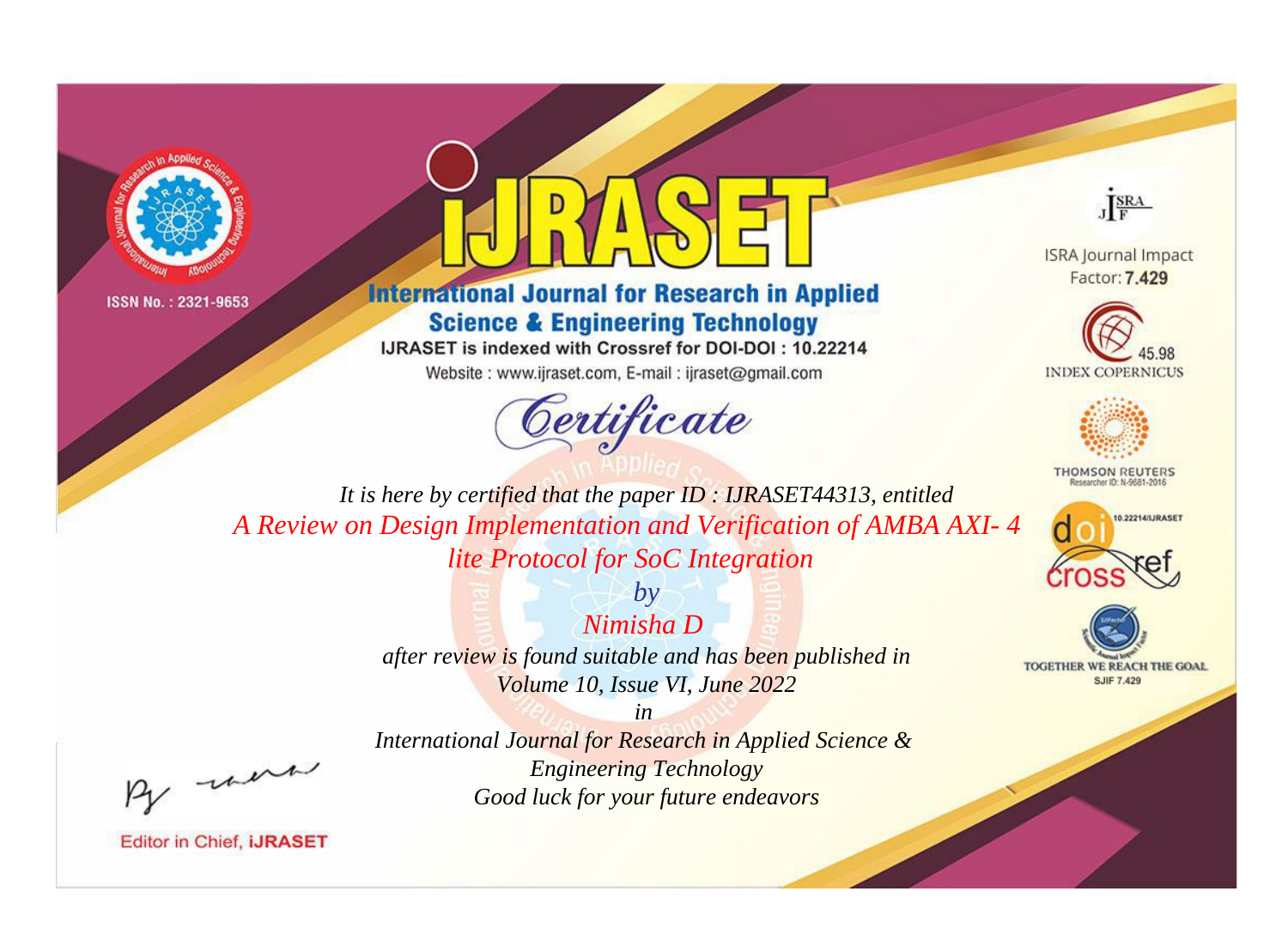



**International Journal for Research in Applied Science & Engineering Technology** 

IJRASET is indexed with Crossref for DOI-DOI: 10.22214

Website: www.ijraset.com, E-mail: ijraset@gmail.com



JERA

**ISRA Journal Impact** Factor: 7.429





**THOMSON REUTERS** 



TOGETHER WE REACH THE GOAL **SJIF 7.429** 

It is here by certified that the paper ID: IJRASET44313, entitled A Review on Design Implementation and Verification of AMBA AXI-4 lite Protocol for SoC Integration

> $b\nu$ Dr. Suchitra M after review is found suitable and has been published in Volume 10, Issue VI, June 2022

were

International Journal for Research in Applied Science & **Engineering Technology** Good luck for your future endeavors

 $in$